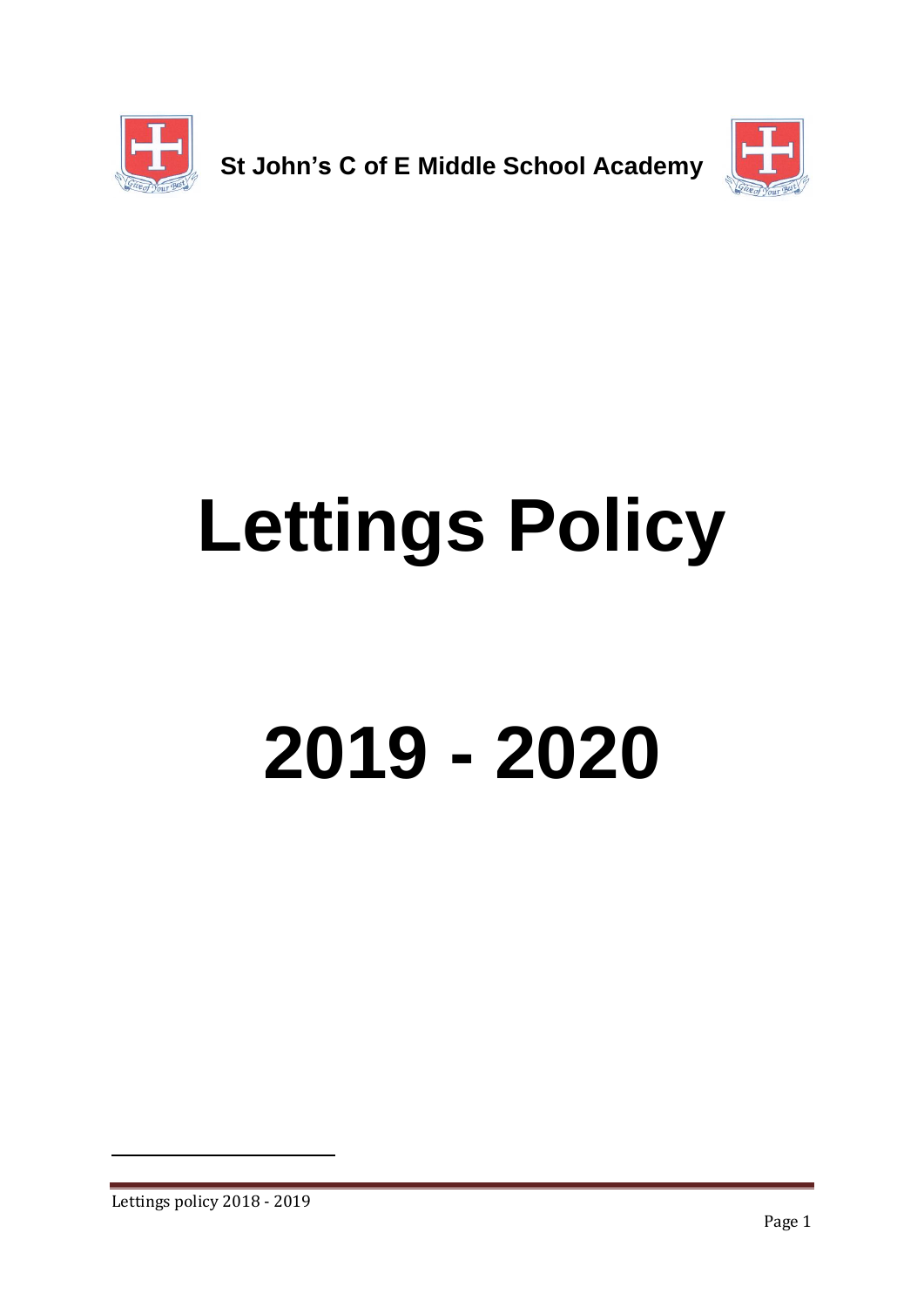#### **LETTINGS POLICY**

#### **1. ADOPTION**

The Governing Body at St John's School have adopted the lettings policy set out below.

#### **2. INTRODUCTION**

The Governing Body will make every reasonable effort to ensure the school building and grounds are available for community use. However, the overriding aim of the Governing Body is to support the school in providing the best possible education for its pupils. Any lettings of the premises to outside organisations will be considered with this in mind.

#### **2.1 DEFINITION OF A LETTING**

A letting may be defined as 'any use of the school premises by either a community group or a commercial organisation', regardless of whether a letting fee is charged. It must not interfere with the primary activity of the school, which is to provide a high standard of education for all its pupils.

#### **2.2 CHARGES FOR A LETTING**

The Governing Body is responsible for setting the charges for the letting of the school premises, as set out in the approved scale of lettings charges (Appendix A).

#### **3. APPLYING TO USE THE SCHOOL**

Applying to use the school premises should be made to the School Finance Manager and the Letting Agreement should be filled in at least 21 days before the event.

The School Finance Manager will resolve any conflicting requests for the use of the premises, with school functions always receiving priority.

The School Finance Manager, in conjunction with the Site Manager, is responsible for the management of lettings, in accordance with the school's policy, but the Head Teacher retains overall responsibility.

If the School Finance Manager/Site Manager and/ or Head Teacher has any concern about the appropriateness of a particular request for a letting, he/she will consult the Chair of Governors, who has the authority to determine the issue on behalf of the Governing Body.

The Governing Body has the right to refuse an application and no letting should be regarded as 'booked' until approval has been given in writing. No public announcement of any activity or function taking place should be made by the organisation concerned until the booking has been confirmed in writing.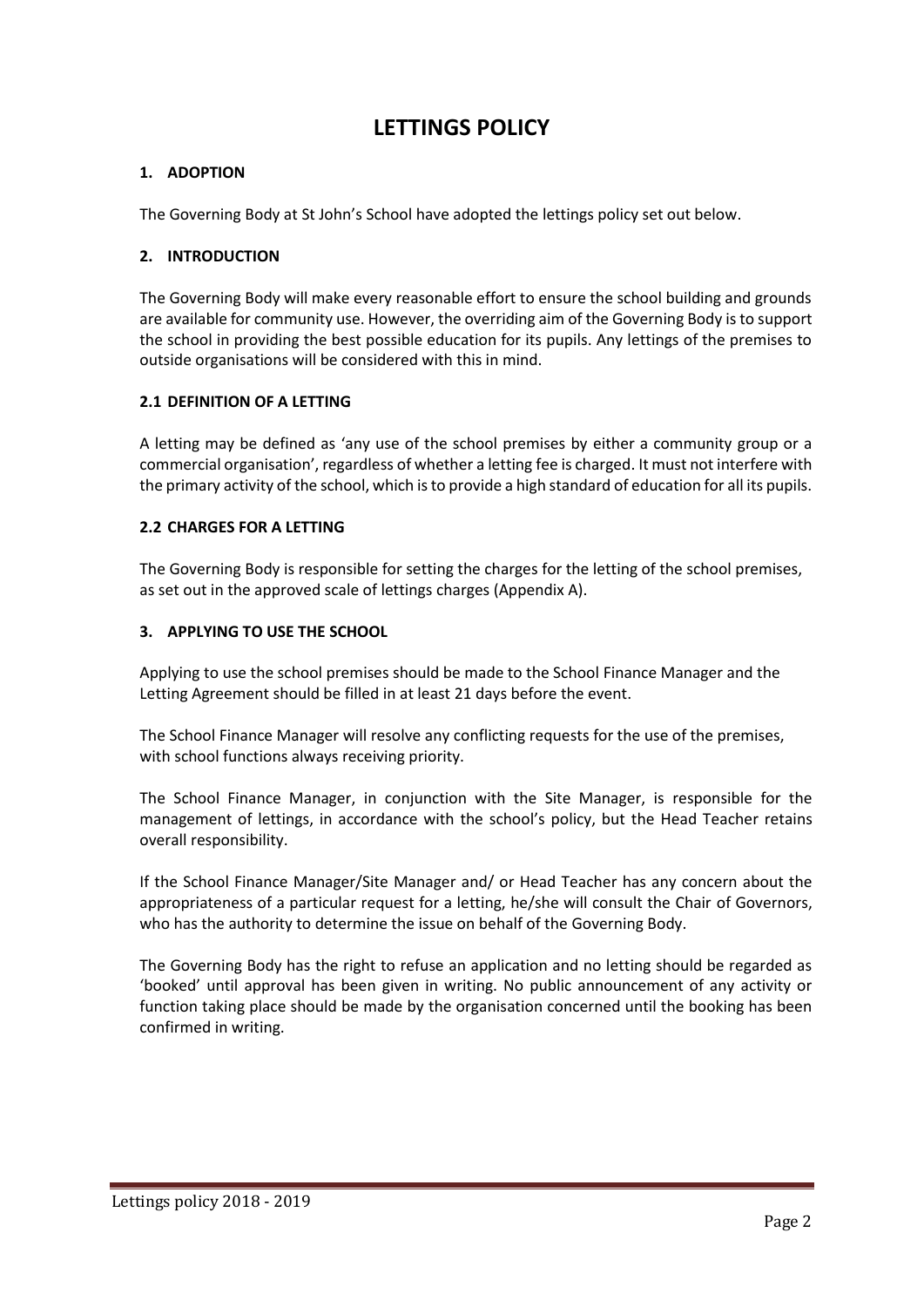#### **4. LETTING AGREEMENT**

Once a letting has been approved, a letter will be sent to the hirer, confirming the details of the letting, along with a copy of the terms and conditions (Appendix B) and the letting agreement (Appendix C).

The letting agreement needs to be signed and returned to the school before the letting can take place. It should be signed by a named individual and the agreement should be in their name, giving their permanent private address.

The named individual applying to hire the premises will be invoiced for the cost of the letting.

All letting fees will be paid into the school's bank account to offset the costs of services, staffing etc.

#### **4.1. DURATION OF THE LETTING**

The School/Governors shall determine in advance the duration of a letting and this is indicated on the lettings agreement. All lettings are agreed with the hirers awareness that the premises are predominantly for school use and as such pupils and staff will take precedence, although every effort will be made to ensure that pupils have left before the hire period starts, upon occasion that this is not possible the hirer is responsible for ensuring that pupils and there belongs are respected at all times

The school reserves the right to cancel a letting on occasions when school events need to take precedence, for example Open Evenings.

#### **4.2. TERMINATION OF LETTING AGREEMENT**

The Head Teacher, or the Chair of the Governing Body, has the immediate power to terminate any letting agreement relating to the hire of the school premises, in accordance with the terms and conditions of the model agreement attached.

#### **5. SAFEGUARDING**

The Hirer shall ensure that where a hiring involves activities aimed predominantly at children, and/or the activity is positively supported by the school for the attendance of children, they have appropriate safeguarding policies and procedures in place and that they, themselves and those persons likely to have contact with children, have been subject to Enhanced Disclosure and Barring Service checks. The Governors reserve the right to require the Hirer to produce evidence that enhanced DBS checks have been carried out on all persons and to review safeguarding policies and procedures and to impose any additional requirement they consider appropriate in connection with the hiring. If for any reason the Governors are not satisfied then they reserve the right to cancel any hiring and there shall be no liability to the Hirer other than to refund any hiring fee or deposit paid. The latest guidance can be found at:

[http://publications.education.gov.uk](http://publications.education.gov.uk/)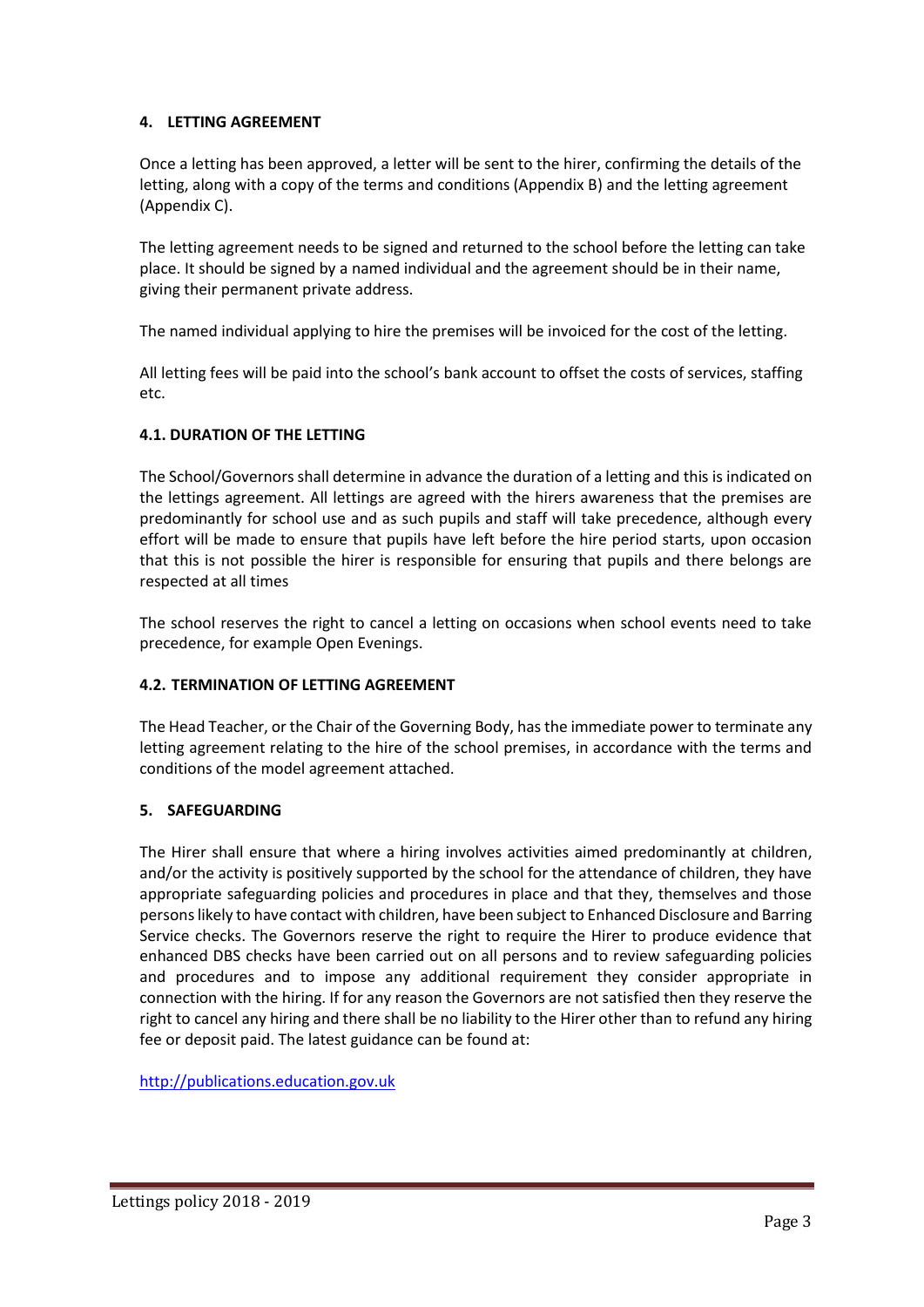#### **St John's CE Middle School Academy <b>Appendix A** Appendix A

#### **COST OF LETTING OF THE SCHOOL PREMISES**

Please contact the Finance Manager on 01527 832376 to discuss your individual needs:

- Availability and rates for classroom, gym and hall hire during term time
- Availability and rates for classroom, gym and hall hire during holidays

The Governing Body is responsible for setting charges for individual letting of the school premises.

A charge will be levied which covers the following:

- Cost of services (heating and lighting)
- Cost of staffing (additional security, caretaking and cleaning)
- Cost of administration
- Cost of 'wear and tear'
- Cost of use of school equipment (if necessary). This may be subject to VAT if applicable.

The specific charges will be reviewed annually by the Site Manager and Head Teacher and approved by the Governing Body.

Advance notice will be given for any change of charges.

There will be a minimum hire charge of £25.00.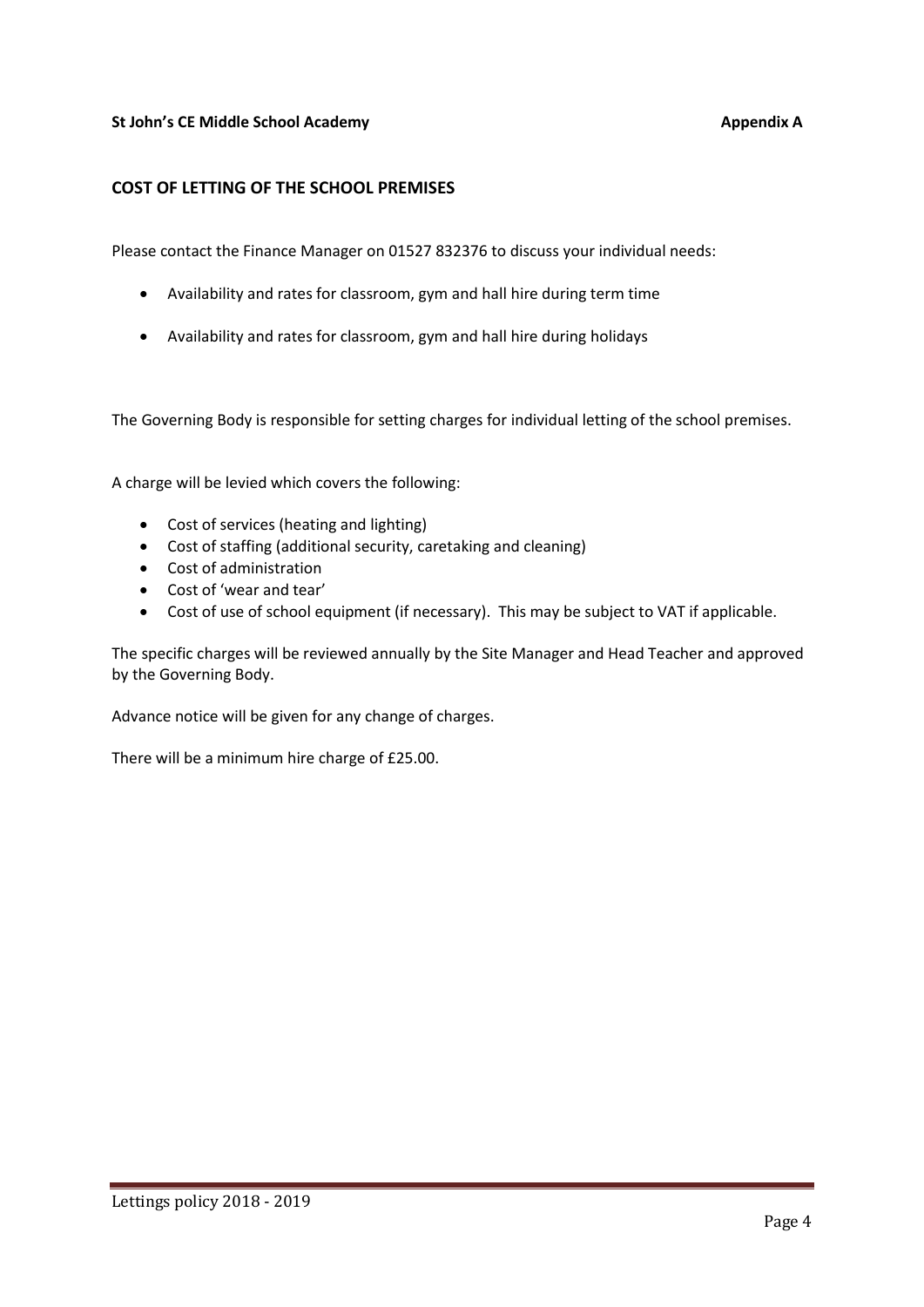#### **St John's CE Middle School Academy Appendix B** Appendix B

#### **TERMS AND CONDITIONS OF LETTING OF THE SCHOOL PREMISES**

These terms and conditions must be complied with.

The 'hirer' shall be the named individual on the letting agreement and this person will be personally responsible for payment of all fees or other sums due in respect of the letting.

#### **1. STATUS OF THE HIRER**

Lettings will not be made to persons under the age of 18, or to any organisation or group with an unlawful or extremist background.

The letting agreement is personal to the hirer only, and nothing in it is intended to have the effect of giving exclusive possession of any part of the school to them or of creating any tenancy between the school and the hirer.

The hirer is responsible for any keys to the premises issued to their care, and must be returned immediately upon request from the school. In the event of the keys not being returned with 7 days or lost the hirer shall be liable for the cost of replacing any locks necessary.

The hirer should ensure proper supervision of all users and not allow any activities which could endanger the safety of such users.

#### **2. DISCLOSURE AND BARRING SERVICE CHECKS**

It may be necessary for the hirer to undergo a disclosure and barring services check via the Disclosure and Barring Service (DBS). If a particular letting involves contact with children and young people, it is the responsibility of the hirer, as advised by the Head Teacher, to ensure that they have complied with the DBS Code of Practise.

When there is a requirement for DBS checks to be undertaken, the hirer must keep appropriate records in line with the DBS Code of Practise and report to the school any safeguarding concerns which may arise.

The hirer will be required to provide evidence that DBS checks have been carried out on request.

#### **3. INDEMNITY AND INSURANCE**

Lettings are made on the agreement that the Governing Body are indemnified by the hirer against any loss, damage, costs and expenses during the use of the school premises by the hirer except where such loss, damage costs and expenses are directly attributable to the negligence of the employees of the Governing Body (refer to Lettings Indemnity Form – Appendix D).

The hirer shall insure, with a reputable insurance office approved by the Governing Body, against such funds as the hirer may become liable to pay as compensation, arising out of bodily injury or illness (fatal or otherwise) to any person and/or costs, fees, expenses, loss or damage caused to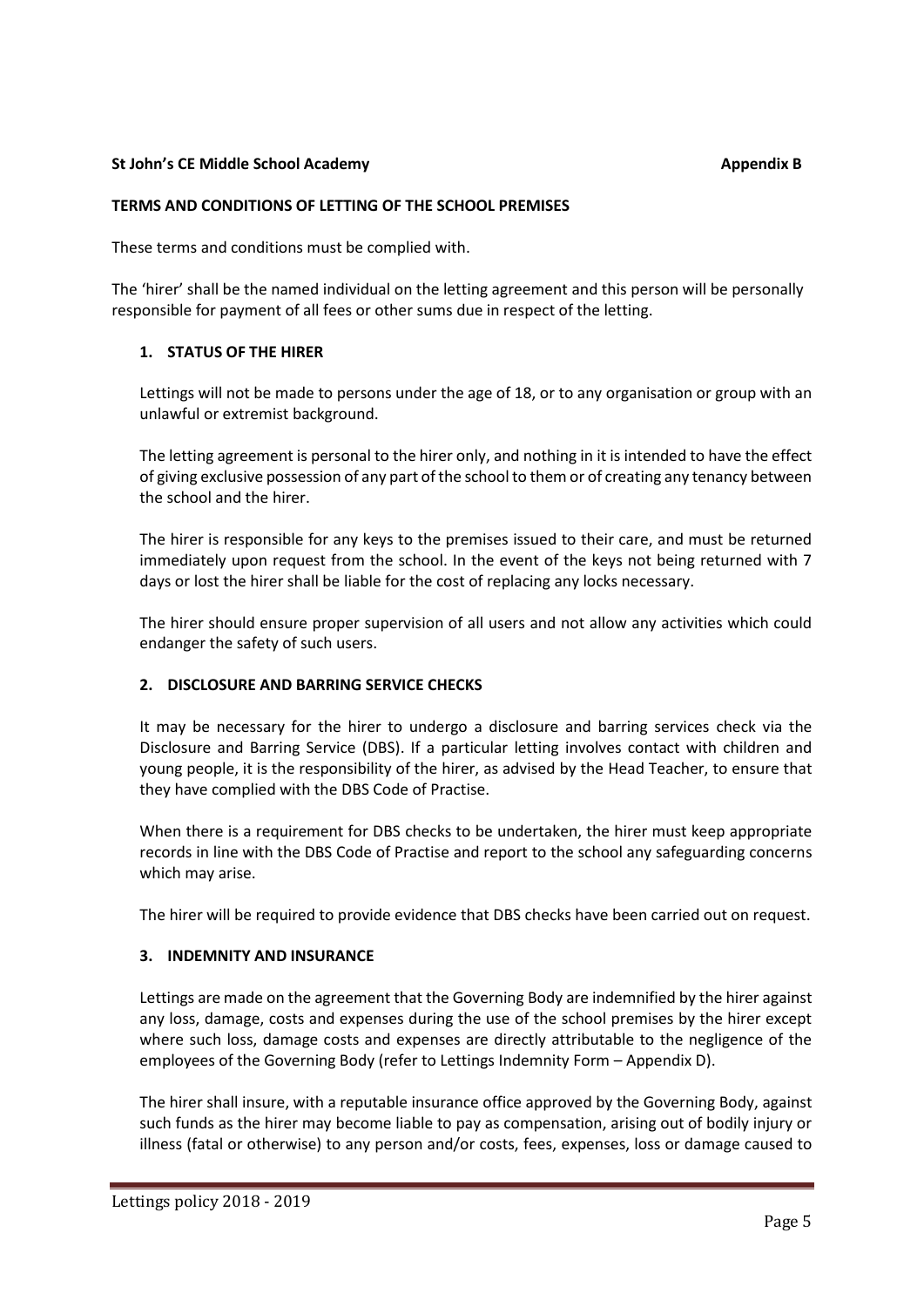property or the premises by any act or neglect of himself, his servants, agents, or any person resorting to the premises by reason of the use of the premises by the hirer.

Unless specifically agreed by the Governing Body, the insurance cover shall provide a limit indemnity of not less than £5,000,000 (five million pounds) in respect of any one incident and to include liability for the premises including liability for fire and explosion risks arising from the let of the premises.

The hirer shall produce the policy of insurance and receipts for the current premium or premiums upon request by the Head Teacher, Governing Body within seven days of a request.

Neither the school nor the Local Authority shall be responsible for any injury to persons or damage to property arising out of the letting of the premises.

#### 4. **STATUTORY REQUIREMENTS**

The hirer must not do or permit any act, matter or thing which would, or might, constitute an illegal or immoral activity affecting the school premises or which would, or might, vitiate in whole or in part any insurance affected in respect of the premises from time to time.

#### 5. **LICENSES AND PERMISSIONS**

The hirer shall be responsible for obtaining any public licenses necessary in connection with the booking and should confirm with the school the licenses they hold.

Permission or license must be obtained from the copyright owner, the owner of the sound recordings (if appropriate) and the publisher for any public performance of music, musicals, operas, or stage plays. The borrowing of music scores or plays from a local library does not constitute permission to perform.

Regulated entertainment, public music, singing and dancing can only take place on premises which have a Premise's License authorising entertainment, or by applying for a Temporary Event Notice.

Hirers are reminded that it is illegal to photocopy music or plays without the express permission in writing of the copyright holder except in certain circumstances. Any infringement of this is liable to prosecution.

The hirer shall indemnify the governors against all sums of money which the governors may have to pay by reason of an infringement of copyright or performing right occurring during the period of hire covered by this agreement.

#### 6. **PUBLIC SAFETY**

All conditions attached to the granting of the license, stage play or other licenses and the school's health and safety policy shall be strictly observed. Nothing shall be done which will endanger the users of the building, or invalidate the policies of insurance relating to it and its contents. In particular:

a) Obstructions must not be placed in gangways or exits, nor in front of emergency exits, which must be available for free public access and exit at all times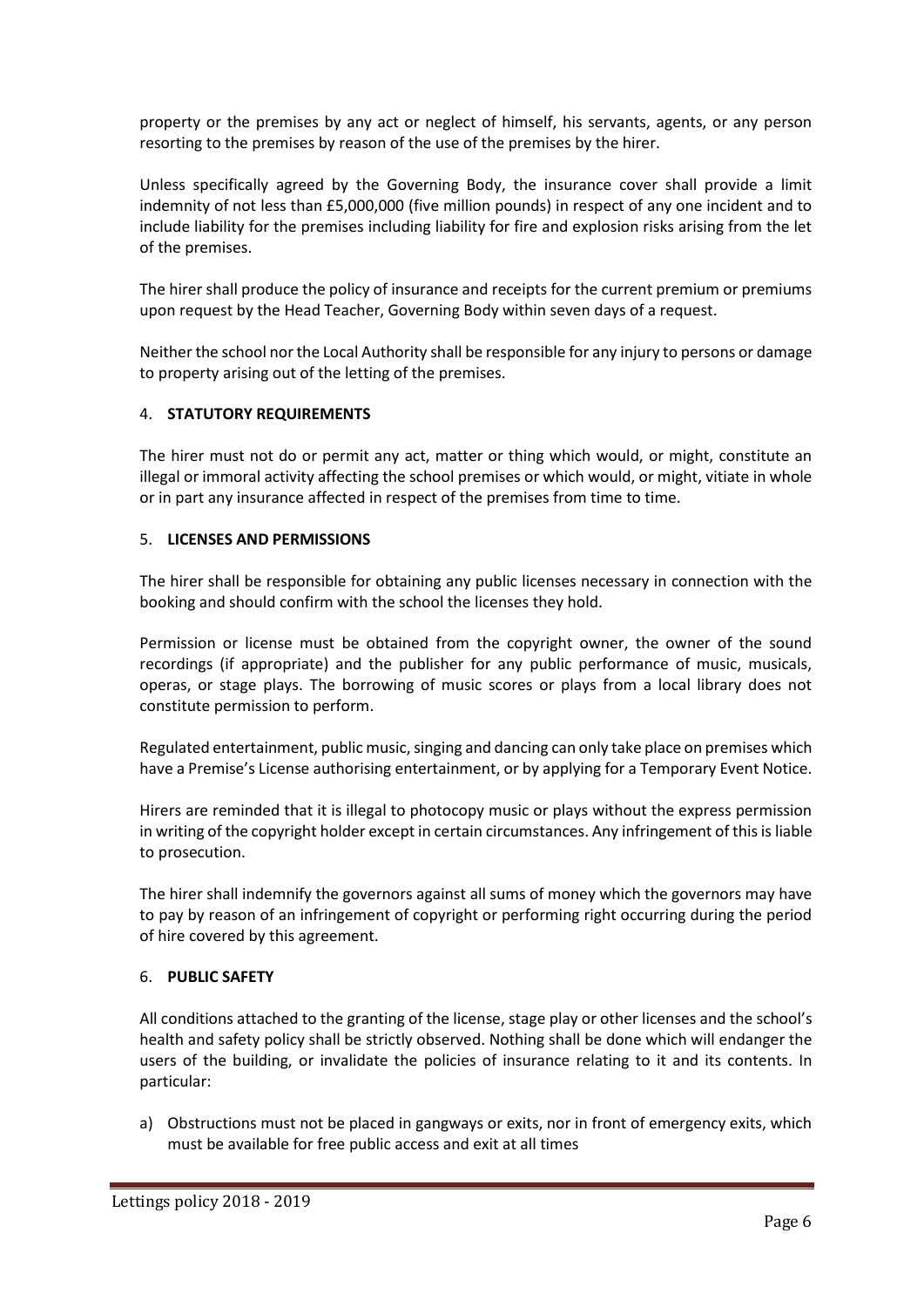- b) Fire fighting apparatus shall be kept in its proper place and only used for its intended purpose
- c) The fire brigade shall be called to any outbreak of fire, however slight, and details of the occurrence shall be given to the Head Teacher
- d) The hirer is responsible for familiarising his/herself with the procedure for evacuation of the premises, the escape routes, assembly points, and shall be familiar with the fire-fighting equipment available
- e) Performances involving danger to the public shall not be permitted
- f) Highly flammable substances shall not be brought into, or used, in any part of the premises. No internal decorations of a combustible nature (e.g. polystyrene, cotton, hay, etc) shall be undertaken or erected without the consent of the Governing Body
- g) No unauthorised heating appliances shall be used on the premises
- h) All electrical equipment brought into the building shall be subject to regular PAT testing and certification provided in evidence. The intention to use any electrical equipment must be notified on the hire application form. The Governing Body disclaim all responsibility for all claims and costs arising out of or in any way relating to such equipment
- i) Adequate supervision must be provided to maintain order and good conduct, and, where applicable, the hirer must adhere to the correct adult/pupil ratios at all times when these are specified for particular activities, e.g by national governing bodies of sports, scouts etc.

#### **THE HIRER'S RESPONSIBILITIES**

The hirer is responsible for everyone who is on the School's premises for the activities they are organising and, generally, for everyone who comes on to the parts of the School's premises which are under the hirers control at the stated times. **Areas not hired should not be accessed.** The hirer is responsible for ensuring that they comply with all the terms of the hire agreement.

The hirer must inform the school of any fault, damage or other problems with the premises or equipment encountered during the letting.

No part of the premises requested is to be used for any unlawful purpose or in any unlawful way.

#### **6.1 OWN RISK**

It is the hirer's responsibility to ensure that all those attending are made aware of the fact that they do so in all respects at their own risk.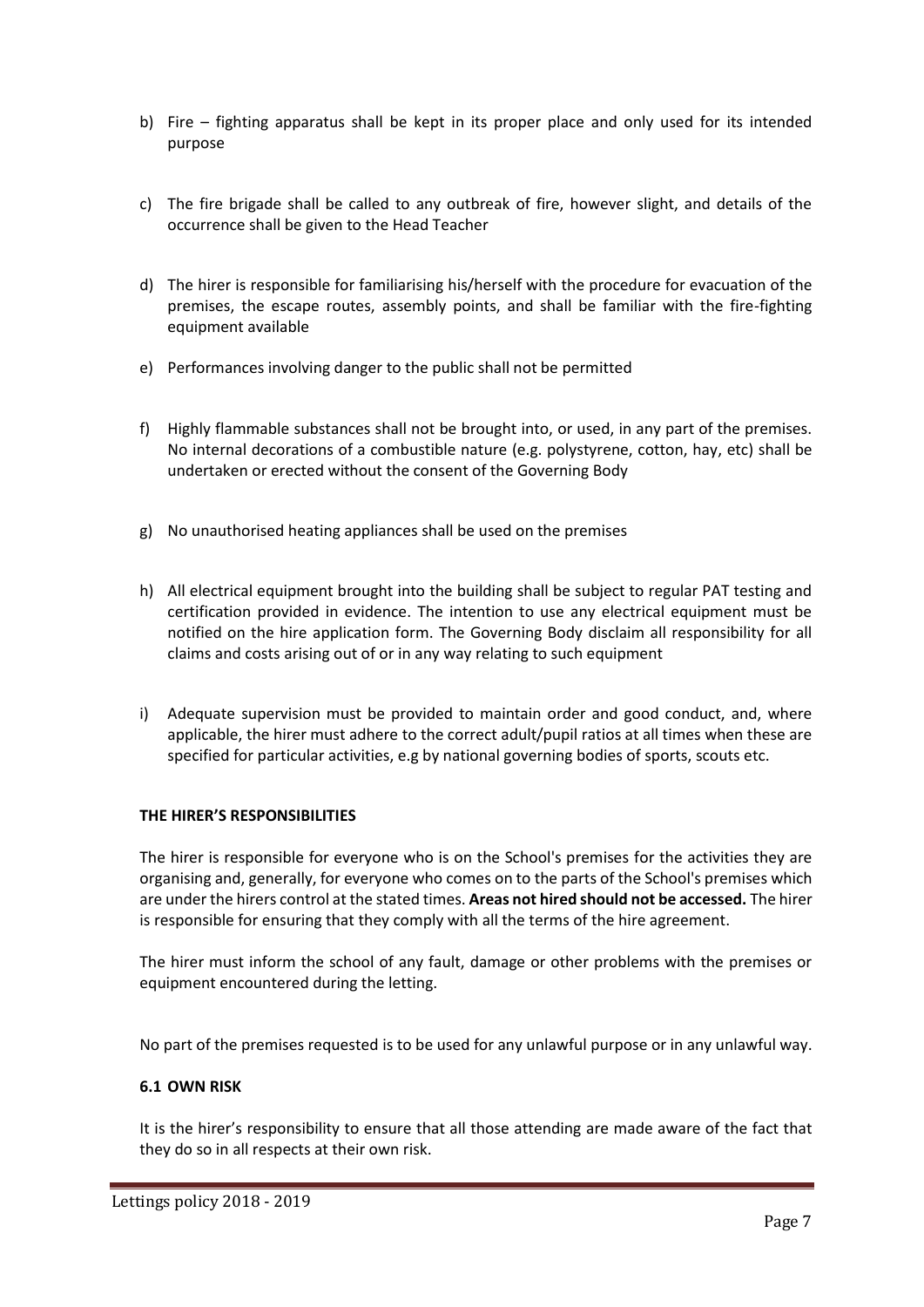#### **6.2 FIRST AID FACILITIES AND ACCIDENT INCIDENT BOOK**

It is the responsibility of the hirer to keep their own Accident Incident Book and make their own first aid arrangements, such as the provision of a first aid kit, and the provision of first aid training for supervising personnel, particularly in the case of sports lettings. There is no legal requirement for the school to provide first aid facilities and use of the school's resources is not available.

#### **6.3 FURNITURE AND FITTINGS**

Furniture and fittings shall not be removed or interfered with in any way. Nor shall they be rearranged except by prior agreement and will be subject to reinstatement at the end of each session of use. No fittings or decorating of any kind necessitating drilling, or the fixing of nails or screws into fixtures which are part of the school fabric, is permitted. In the event of any damage to premises or property arising from the letting, the hirer shall pay the cost of any repair required.

Hall floors are used by children for physical education and no substance is to be applied to floors to prepare them for dancing or any other activity. No footwear liable to damage floors may be worn in school buildings. If activities involve outdoor use, participants should ensure footwear is cleaned before re-entering the building.

#### **6.4 FOOD AND DRINK**

No food and drink may be prepared or consumed on the property without the direct permission of the Head Teacher in line with current food hygiene regulations. Preparation of refreshments is acceptable.

#### **6.5 STAFFROOM/KITCHEN/FOOD PREPARATION, FACILITIES AND EQUIPMENT**

Third parties are not permitted to use the staffroom due to safeguarding procedures. The use of kitchens and/or equipment will not be included in any hiring arrangements.

#### **6.6 INTOXICATING LIQUOR**

No intoxicating liquors are permitted to be bought, sold or consumed on any part of the premises without the permission in writing of the Head Teacher/Governing body, whose written consent must also be obtained prior to seeking any Temporary Event notice for the sale of alcoholic liquor from the local Licensing Authority. All evidence of intoxicating liquor must be removed from the premises at the end of the letting.

#### **6.7 SMOKING**

The whole of the school premises, which includes the grounds, is a non-smoking area, and smoking is not permitted.

#### **6.8 BETTING, GAMING AND LOTTERIES**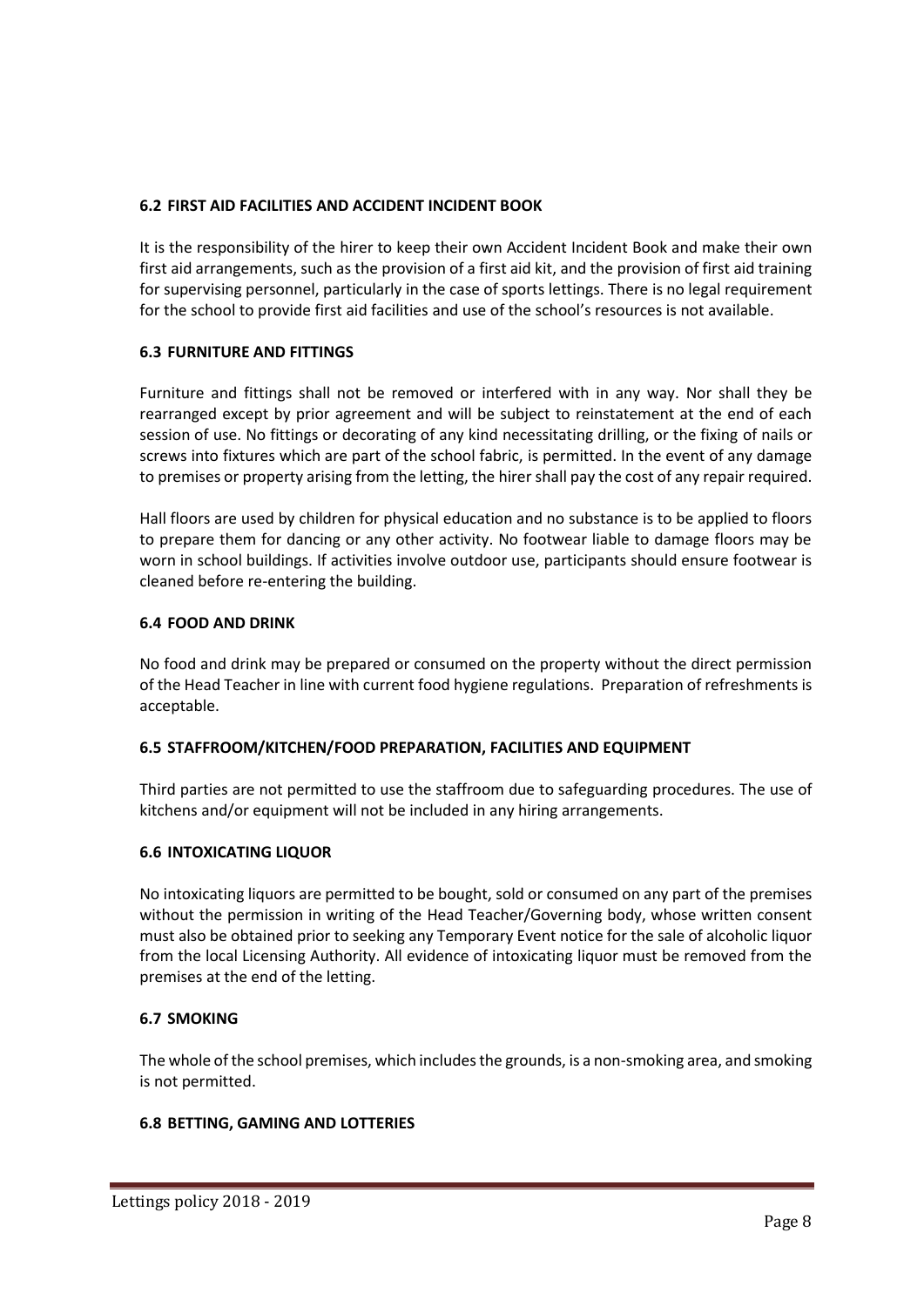Nothing shall be done on, or in relation to, the premises in contravention of the law relating to betting, gaming and lotteries, and the persons or organisations responsible for functions held in the premises shall ensure that the requirements of the relevant legislation are strictly observed.

#### **6.9 PUBLICITY OR ADVERTISING MATERIAL**

No publicity or advertising materials, flags, notices, emblems or other decorations shall be displayed within the grounds and premises of the hired premises or on the gates, walls, fences and hedges forming the boundary of the premises without consent from the Head Teacher.

#### **6.10 REPUTATIONAL RISK**

The hirer should never subject the school to an activity that would reflect badly against the reputation of the school from any activity, behaviour, actions, publicity or advertising material.

#### **6.11 NUISANCE/DISTURBANCE**

Hirers and organisers of events in the school premises are responsible for ensuring that the noise level of their function does not interfere with the other activities within the building nor to cause inconvenience for the occupiers of nearby houses or property.

#### **6.12 DISPOSAL OF WASTE**

The hirer must comply with the school's arrangements for disposal of any rubbish or waste materials. We would request that rubbish is placed in appropriate bags and placed either in external bins or taken away from the premises.

#### **6.13 ANIMALS**

Except in the case of trained guide dogs for the blind and hearing dogs for the deaf, animals shall not be permitted on the school premises.

#### **6.14 RULES**

The hirer shall comply with any rules and regulations which the Governing Body shall make from time to time.

#### **6.15 CHARGES AND CANCELLATIONS**

The hirer acknowledges that the charges are as set out in the letting agreement, including any review arrangements specified. An invoice will be sent to the hirer at the beginning of each term and we require this to be paid in advance for the term's hire. If additional facilities are required, eg an end of term concert is to be staged, we would request confirmation of this as we are unable to guarantee the availability of additional requirements and the cost would need to be discussed and arranged separately, depending on the individual requirements. The letting may be cancelled, provided that in each circumstance at least 28 days' notice either way is given. It is the hirer's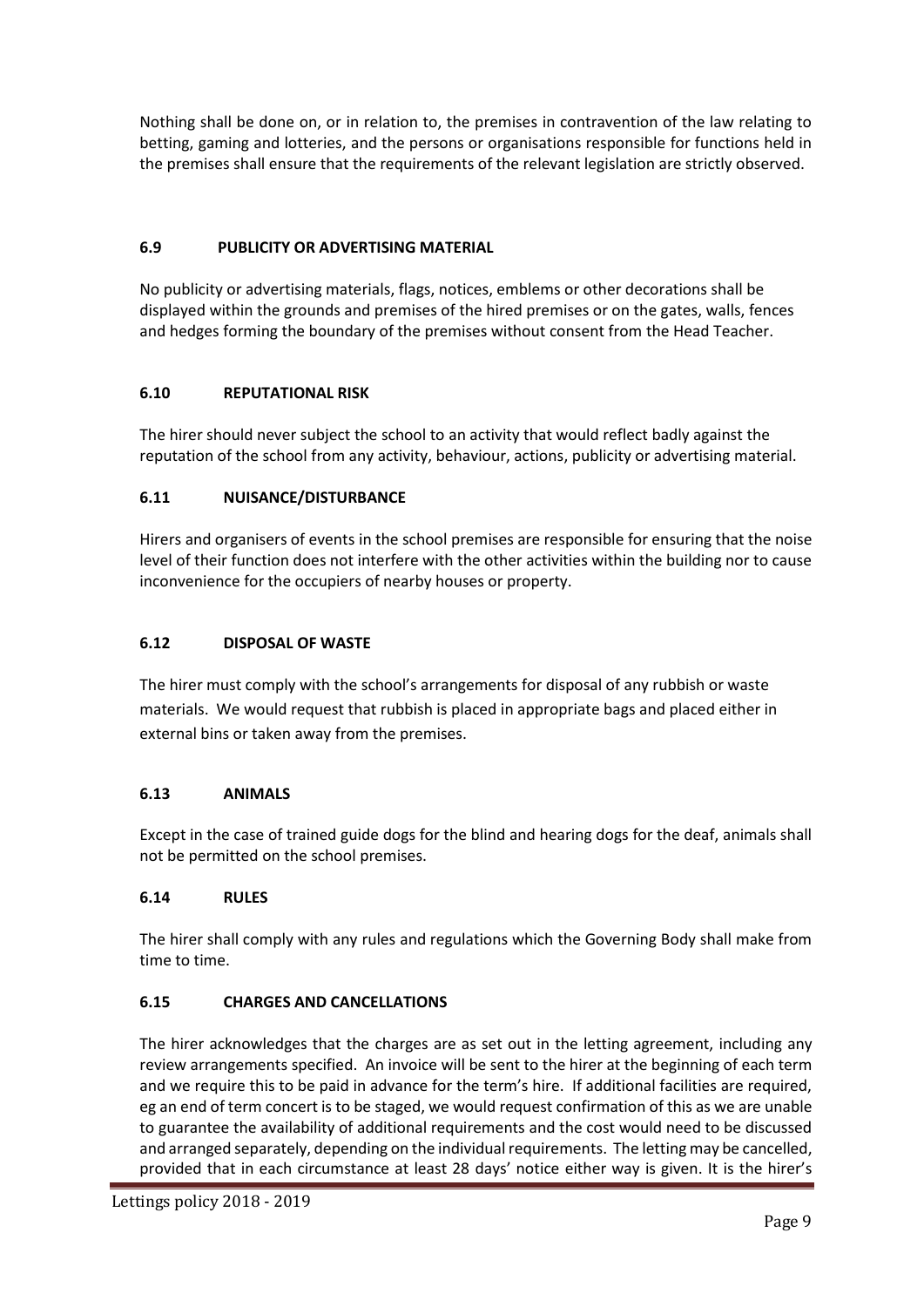responsibility to notify people appropriately of any changes in dates or venues at least a week in advance.

The Governing Body will not accept any responsibility for any loss, or other expenses however incurred by the hirer, in the event of a cancellation by the Governing Body of the letting as a result of circumstances beyond its control (including, without prejudice to the generality of the same, industrial action by its employees, or others, oil shortage, failure of electricity/gas supply). The decision of the Governing Body as to whether a letting should be cancelled shall be binding on the hirer.

The School/Governing body shall not be liable for any loss of business/revenue as a result of any such action.

Where payment for the hiring of the school facilities is not reached by the prescribed deadlines, and/or without prior agreement by the Estates Manager the Governing Body reserves the right to terminate the letting with notice of one week. The Governing Body will not accept any responsibility for any loss, or other expenses, however incurred by the hirer, in the event of the cancellation of the letting as a result of the circumstances described above. The decision of the Governing Body as to whether a letting should be cancelled shall be binding on the hirer.

It is the hirer's responsibility to notify its club members appropriately of the withdrawal of the school facilities in the event of the letting being cancelled for the reason outlined above

Playing fields and playground are not to be used by hirers or their clients unless specifically requested by the hirer. There could be a cost attached.

#### **6.16 SUB-LETTING**

The hirer shall not sub-let the premises, underlet or share possession with any other parties.

#### **6.17 STORAGE ANCILLARY TO THE LETTING**

The permission of the Governing Body/Head Teacher must be obtained before goods or equipment are left or stored on the premises, except that the Head Teacher is authorised to grant permission for the overnight storage of goods and equipment brought to the school for a particular event.

#### **6.18 LOSS OF PROPERTY**

The Governing Body cannot accept responsibility for damage to, or the loss or theft of, hirer's property and effects. It is the responsibility of the hirer to make his/her own insurance arrangements if required. If you are to be issued with keys to ensure the property is locked and left securely you are reminded that these are your property. Should the keys be lost or stolen it is the hirer's responsibility to inform the Schools Finance Manager/Site Manager/Head Teacher and costs will be given to replace locks and sets of keys for all other lettings.

#### **6.19 CAR PARKING**

The parking of vehicles on the school's property shall be permitted on condition that persons bringing such vehicles on to the premises do so at their own risk and that they accept responsibility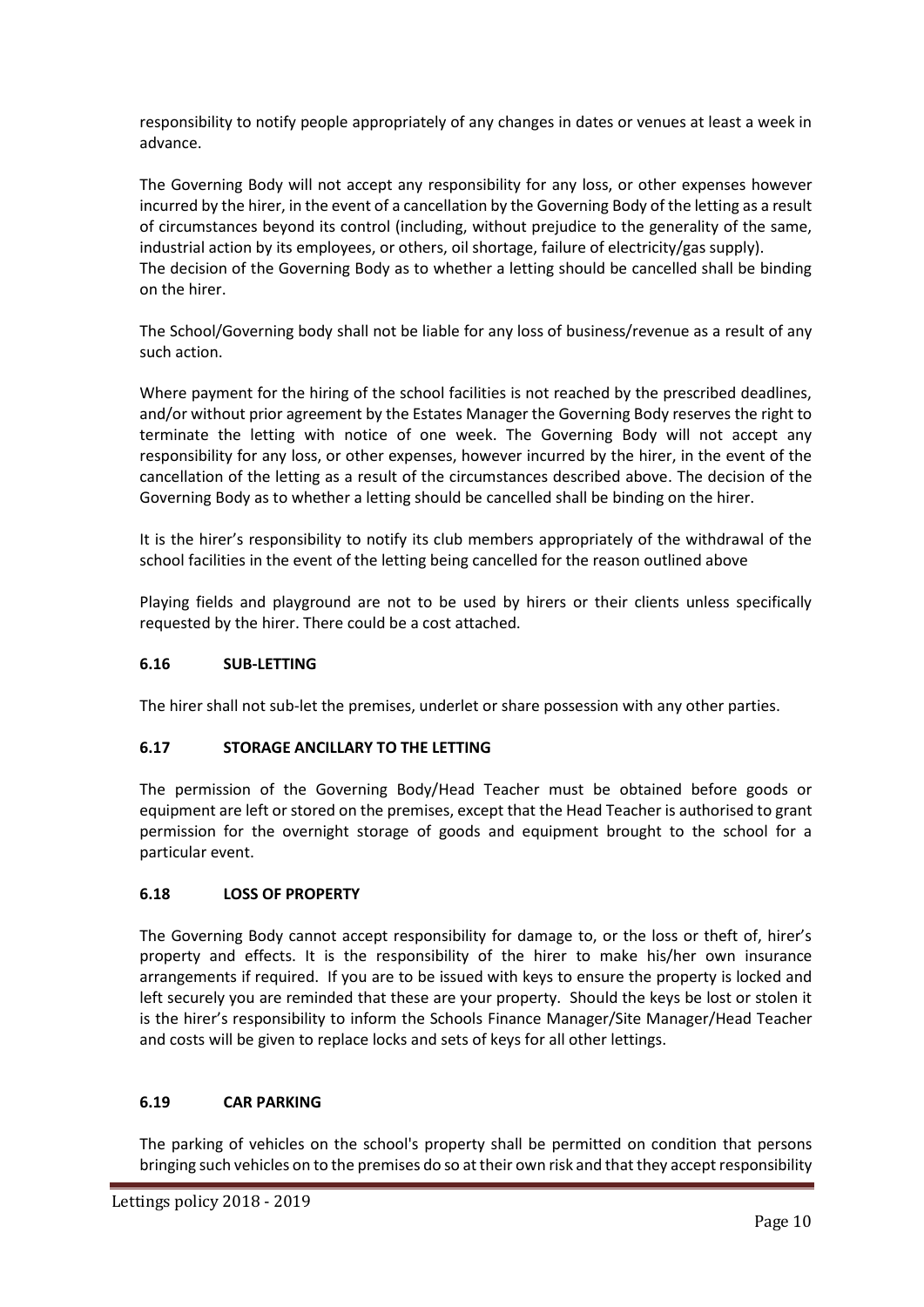for any damage to the school's property or injury to any person whether connected with the establishment or not, caused by such vehicles or their presence on the school's premises.

Cars shall not be parked so as to cause an obstruction at the entrance to, or exits from, the school. In particular the Hirer must ensure that access to the school by emergency vehicles is not obstructed or delayed. Where parking accommodation is available, this must be used, and users of the school should avoid undue noise on arrival and departure. The security code should not be given to parents under any circumstance.

#### **6.20 TOILET FACILITIES**

Access to the designated school's toilet facilities is included as part of the letting arrangements. They must be left in same condition that they were found in.

#### **6.21 RIGHT OF ACCESS**

The Governing Body reserves the right of access to the premises during the letting for emergency or monitoring purposes (The Head Teacher or members of the Governing Body from the Finance Committee may monitor activities from time to time).

#### **6.22 VACATION OF PREMISES**

The hirer shall ensure that the premises are vacated promptly at the end of the letting session. The hirer is responsible for supervising any children taking part in an activity until they are collected by a responsible adult.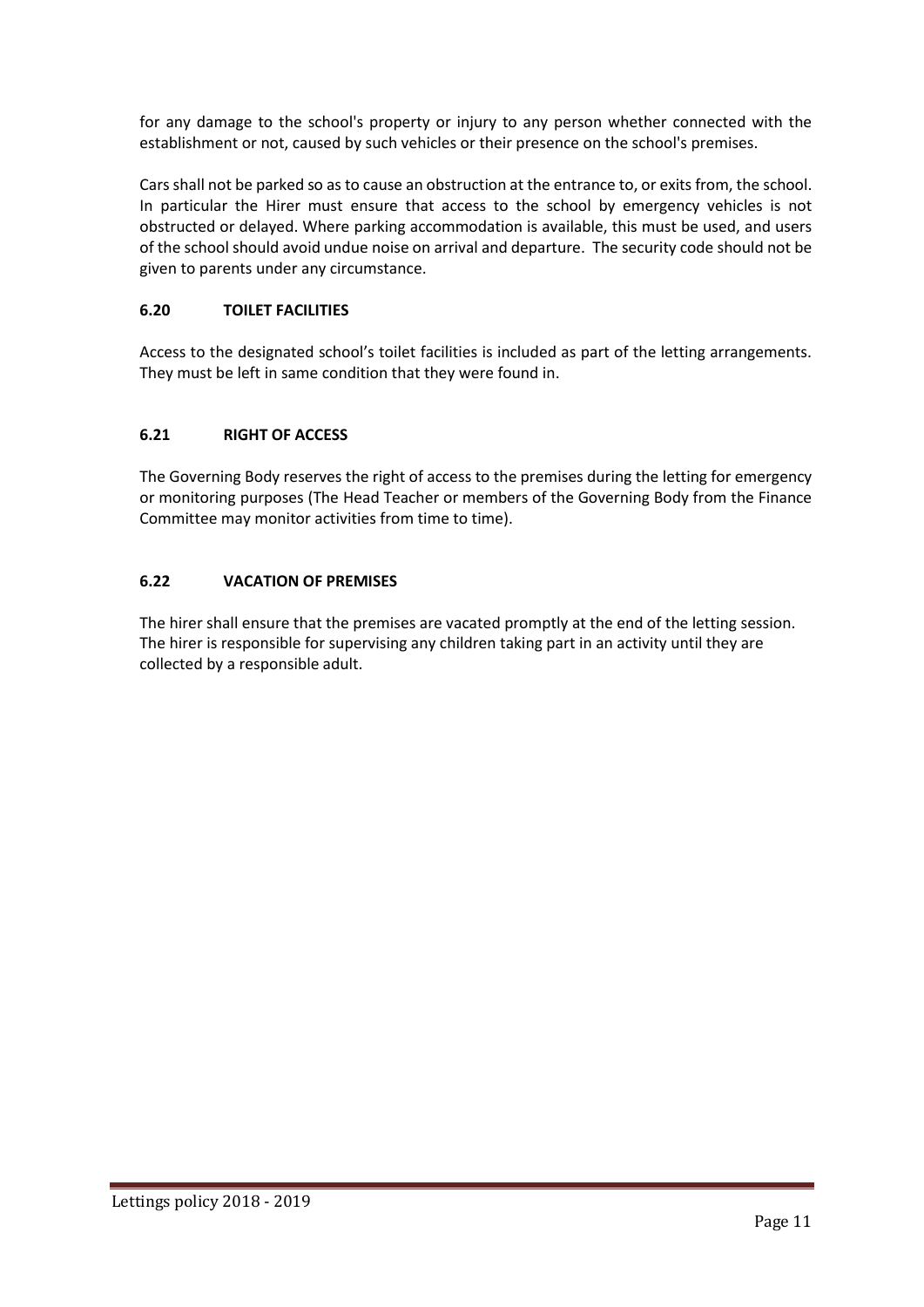#### **APPENDIX C**

#### **LETTING AGREEMENT**

(Please complete this form in block capitals)

| Accommodation and<br>Facilities required                    |  |
|-------------------------------------------------------------|--|
| Other requirements<br>(e.g. chairs set out, equipment, etc) |  |
|                                                             |  |
| Dates and times                                             |  |
| Duration                                                    |  |
| Purpose of letting                                          |  |
|                                                             |  |
| Name of organisation                                        |  |
| Will alcohol be brought<br>onto the premises                |  |
| Are you obtaining a license<br>for sale of alcohol          |  |
| Have you insurance to<br>cover the event                    |  |
| Full name of hirer                                          |  |
| Address of hirer                                            |  |
|                                                             |  |
|                                                             |  |
| Signature of hirer                                          |  |
|                                                             |  |

Please complete and return to the school at least 21 days before the event. We will confirm the booking and notify you of the charges. You will need to send copies of any licenses required on confirmation.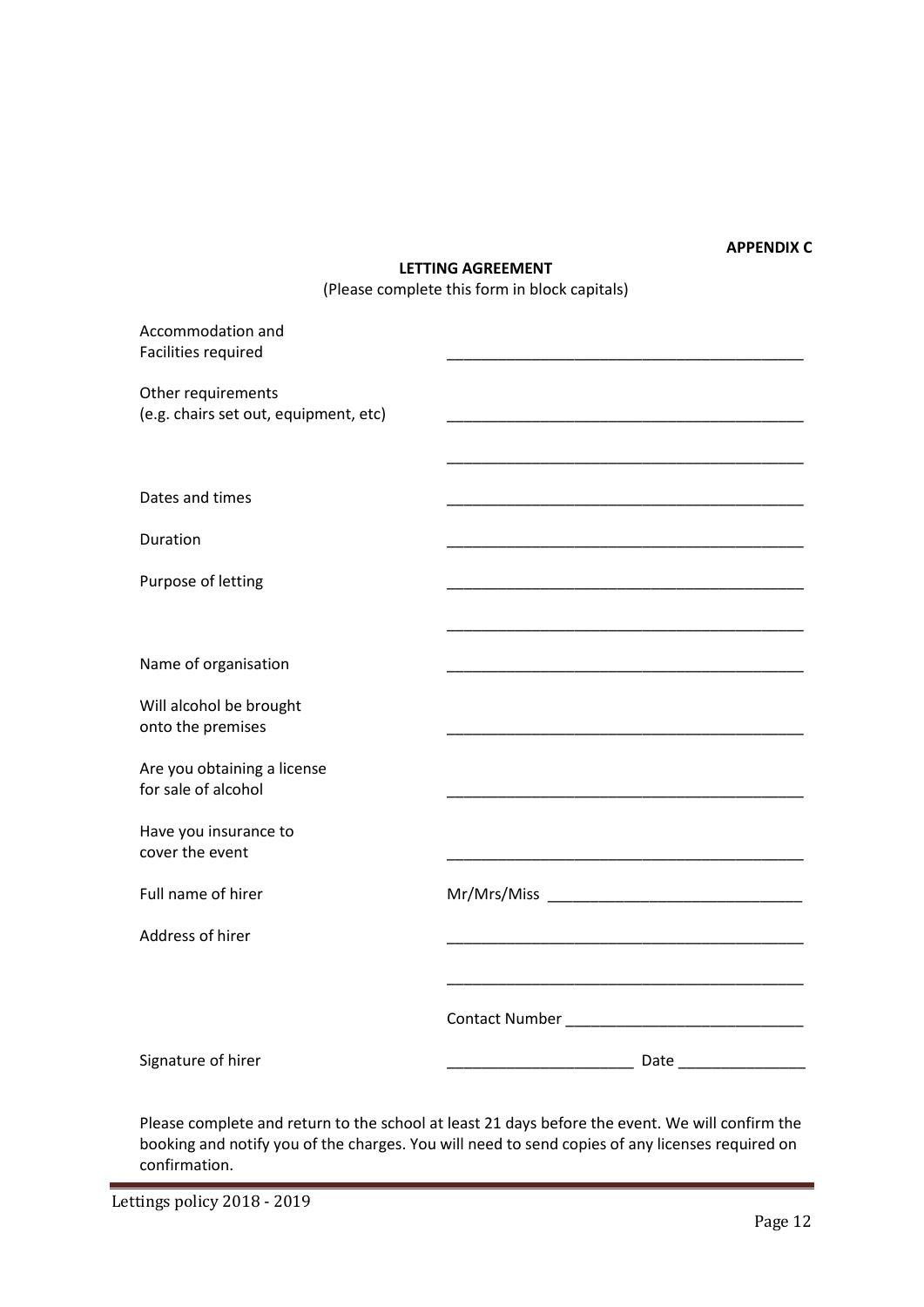Head Teacher's acceptance of booking

(The approval of the Chairman of Governors must be obtained where the hirer requires alcohol to be brought onto the school premises).

Signed \_\_\_\_\_\_\_\_\_\_\_\_\_\_\_\_\_\_\_\_\_\_\_\_\_\_\_\_\_\_\_ Date \_\_\_\_\_\_\_\_\_\_\_\_\_\_\_\_\_\_\_\_\_\_\_\_\_\_\_\_\_\_\_\_\_\_\_\_ **APPENDIX D LETTINGS INDEMNITY FORM** INSURANCE COVER – To comply with the conditions of the hiring agreement. I hereby indemnify the school against any claims made against it arising from the use of hired premises. In addition I accept responsibility for any claims the school may have for any damage to its property arising from its use during my hire. I maintain a Public Liability Insurance Policy, the details of which are as under: Policy Number \_\_\_\_\_\_\_\_\_\_\_\_\_\_\_\_\_\_\_\_\_\_\_ Expiry Date \_\_\_\_\_\_\_\_\_\_\_\_\_\_\_\_\_\_\_\_\_ Name and Address of Insurance Company:  $\Box$ \_\_\_\_\_\_\_\_\_\_\_\_\_\_\_\_\_\_\_\_\_\_\_\_\_\_\_\_\_\_\_\_\_\_\_\_\_\_\_\_\_\_\_\_\_\_\_\_\_\_\_\_\_\_\_\_\_\_\_\_\_\_\_\_\_\_\_\_\_\_ \_\_\_\_\_\_\_\_\_\_\_\_\_\_\_\_\_\_\_\_\_\_\_\_\_\_\_\_\_\_\_\_\_\_\_\_\_\_\_\_\_\_\_\_\_\_\_\_\_\_\_\_\_\_\_\_\_\_\_\_\_\_\_\_\_\_\_\_\_\_ Indemnity Limit: \_\_\_\_\_\_\_\_\_\_\_\_\_\_\_\_\_\_\_\_\_\_\_\_\_\_\_\_\_\_\_\_\_\_\_\_\_\_\_\_\_\_\_\_\_\_\_\_\_\_\_\_\_\_\_\_ Signature: \_\_\_\_\_\_\_\_\_\_\_\_\_\_\_\_\_\_\_\_\_\_\_\_\_\_\_\_\_\_\_\_ Date: \_\_\_\_\_\_\_\_\_\_\_\_\_\_\_\_\_\_\_\_\_\_\_\_

#### **SAFEGUARDING**

The hirer agrees that systems are in place with regards to safeguarding measures as per the lettings policy:

| Name:                 |  |
|-----------------------|--|
| Name of Organisation: |  |
| Purpose of Letting:   |  |
| Date:                 |  |
| Signature:            |  |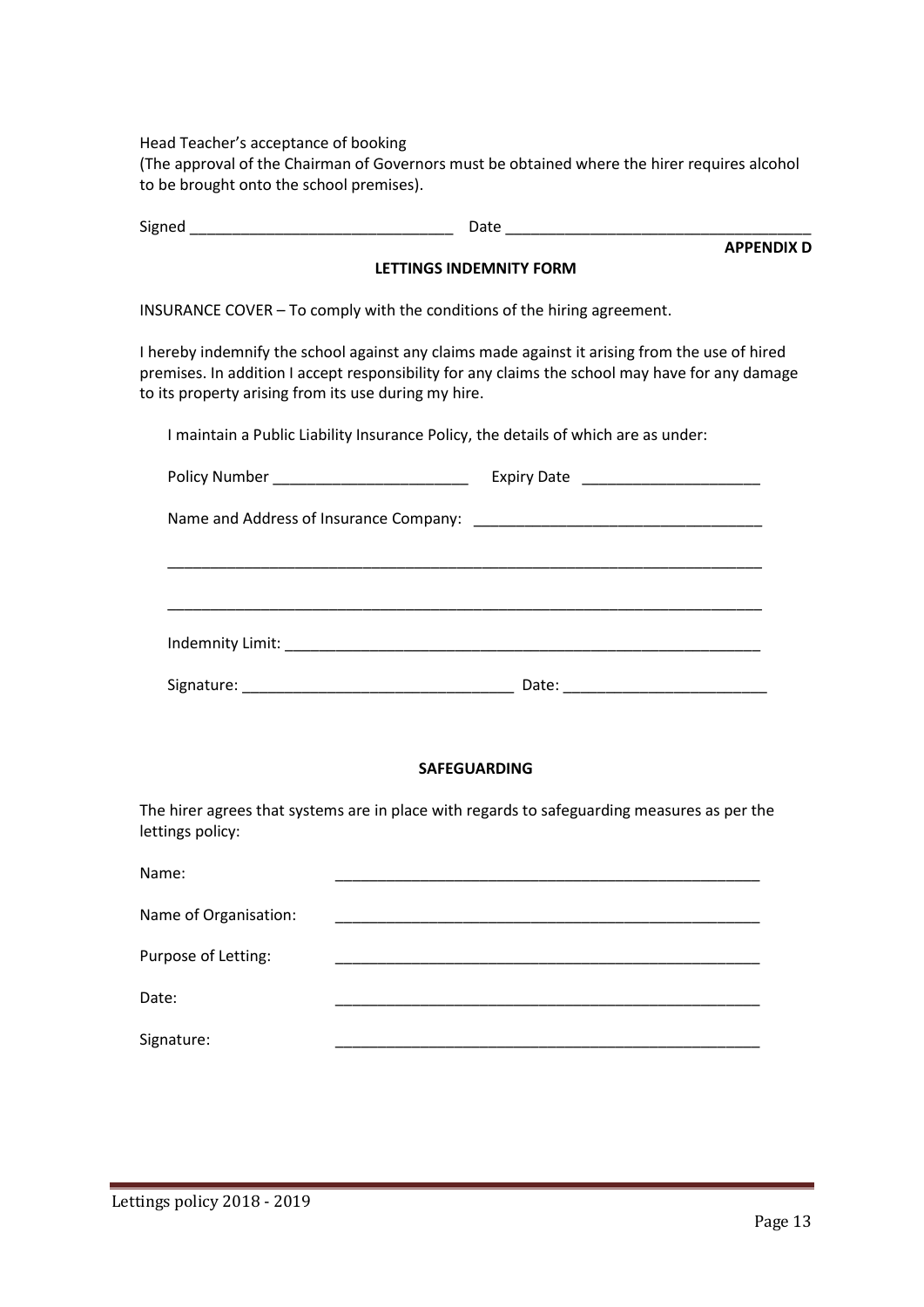DECLARATION (Please read before signing)

I have received a copy of the Lettings policy and Terms and Conditions for the Letting of School Premises and agree to be bound by them. Any licenses necessary and the Theatres Act 1968 and the Cinematograph Acts 1909 and 1952 have been or will be observed and any requirements of the Licensing Justices, where necessary, have been or will be met. I agree to pay the charges due as required and hereby certify that the premises and grounds will be used only for the purpose stated.

I am over 18 years of age.

| Signature | Date of application |  |
|-----------|---------------------|--|
|           |                     |  |

NAME (BLOCK CAPITALS) Mr/Mrs/Ms/Miss

#### **Please pass this form to the establishment, do not complete anything below this line**

It is confirmed that the accommodation required is available for the time and date(s) requested. The head of the establishment has been informed, that where necessary the hiring has been approved by or on behalf of the governors and that the applicant has been informed accordingly.

Signature: etc. All and the Date: the Date: the Head Teacher

Signature: etc. All and the Date: the Date: the Chair of Governors chair of Governors